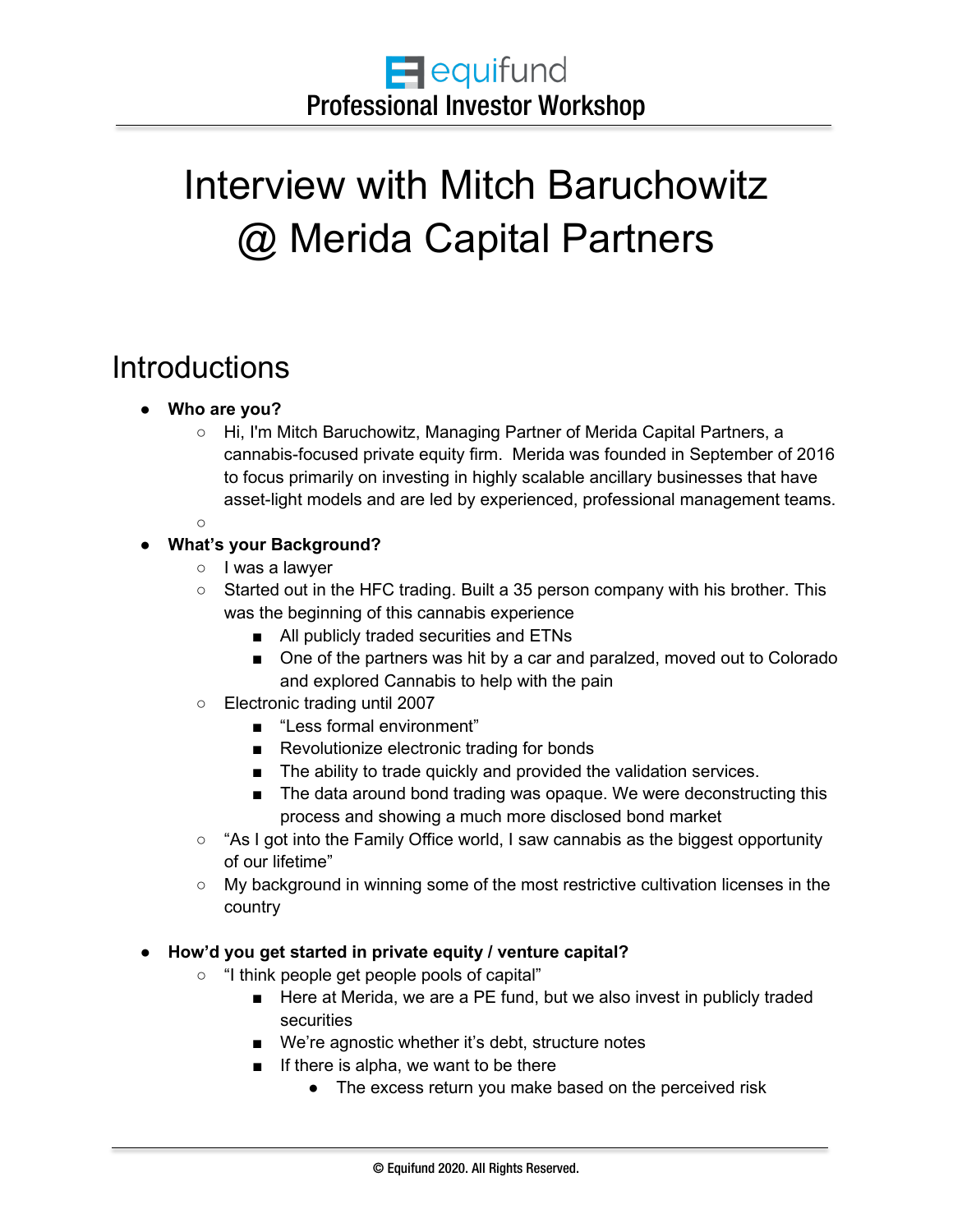$\blacksquare$  equifund Professional Investor Workshop

- Alpha is the difference between expected return and return.
- There are VCs investing in development deals
	- We'll do a deal that is completely pre-revenue
	- It's not our preference, but you gotta go where the money is
	- "We're looking for risk adjusted returns"

# The Opportunity

- **What is the cannabis industry? (The Mega Trend)**
	- I would look at cannabis as having 3 different eras
		- **<2013: The west coast market**
		- **2013-2015: this is the beginning of licensing that started in the east coast**
			- The beginning of the MSOs
			- Legal markets where capital could be deployed with some legal certainty
			- MICHIGAN
				- "When I went out and did a bunch of due diligence on caregivers, it told me the market was uninvestable"
		- **2015 2017 (early maturity / infrastructure growth change)** 
			- Capital markets open up
			- Canadian markets open up
			- A lot of individualized pitches to a broader audience
			- Supply chain begins to open up
		- **2018 - 2020**
			- This was a real heady time. Stocks were going crazy in 2018.
			- You can really see the groundwork being laid for massive growth in places like IL and MI
			- Most of the groundwork that needs to be laid for growth was put down years before.
			- OHIO Wreck initiative
				- Was the lowest scoring MJ initiative on the ballot
			- "Too much easy money led to too much SG&A"
				- Too many hungry people showed up
					- Needed to have more "real" deals
					- People started to tire of the aspiration quality of earning releases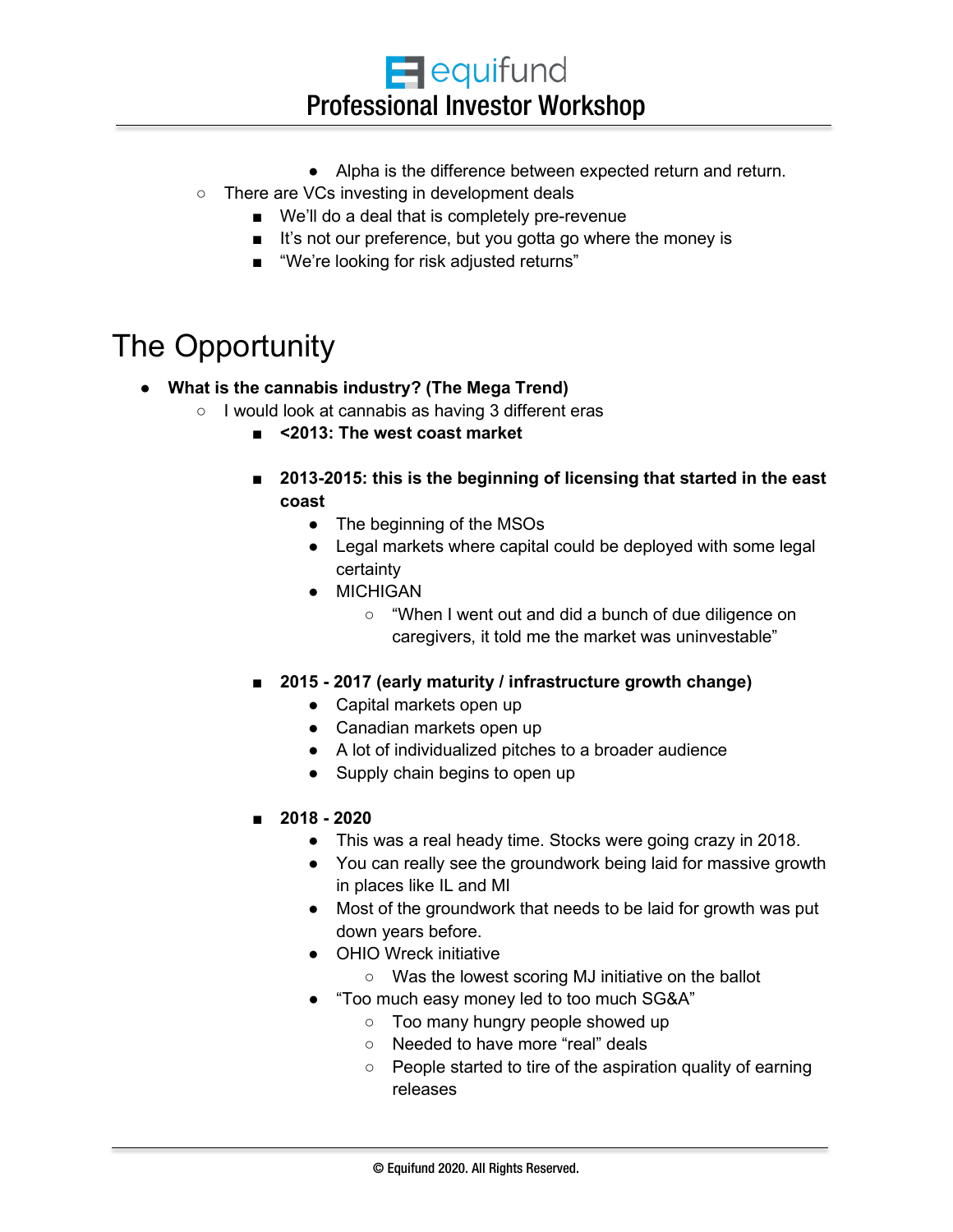- 2020 is the beginning of the normalization of institutional investing in cannabis
	- COVID hardened some of the softer things, like delivery and curbside.

# ● **What is your investment thesis?**

- "We're on our third fund"
	- Our first fund was an offshoot of winning state licences.
		- In a highly regulated industry, you have to bring your cost down.
		- We thought it was going to be clear over time that supply chain was going to self evolve so quickly.
		- "Companies that have less friction across their ecosystem will have superior returns for their investors"

### ○ **We started to develop a more holistic approach to cannabis space**

- The Adoption Score (113 point system) how in the is the investment with our goal for the investment.
	- Companies that remove friction from other operators
		- This is easy to find
	- Companies that naturally lack friction
		- Much harder to find, and over the years, we've developed a very pinpoint way of finding them.
		- Fund III has been the best at articulating this strategy.
- Early on, one of the scores we gave huge credence too...
	- "How many investor meetings are you doing per week?
		- How much time are you wasting raising capital vs running their business.
	- We would look at how the operators were using their time in the business. It helped us look at early businesses and make sure we weren't missing a gem or a dog.
- EXAMPLE: GrowGen
	- Had a high adoption score
	- Dedicated consumer base
	- Almost no friction acquiring new stores

# ● **How did you come to this conclusion?**

- Early on, we talked about supercharging great business models through sophistication and ecosystem development
	- Things you'd normally do in the real finance world
	- Brining those skills to cannabis operators where everywhere they turned there was friction
- **Fragmentation Gap**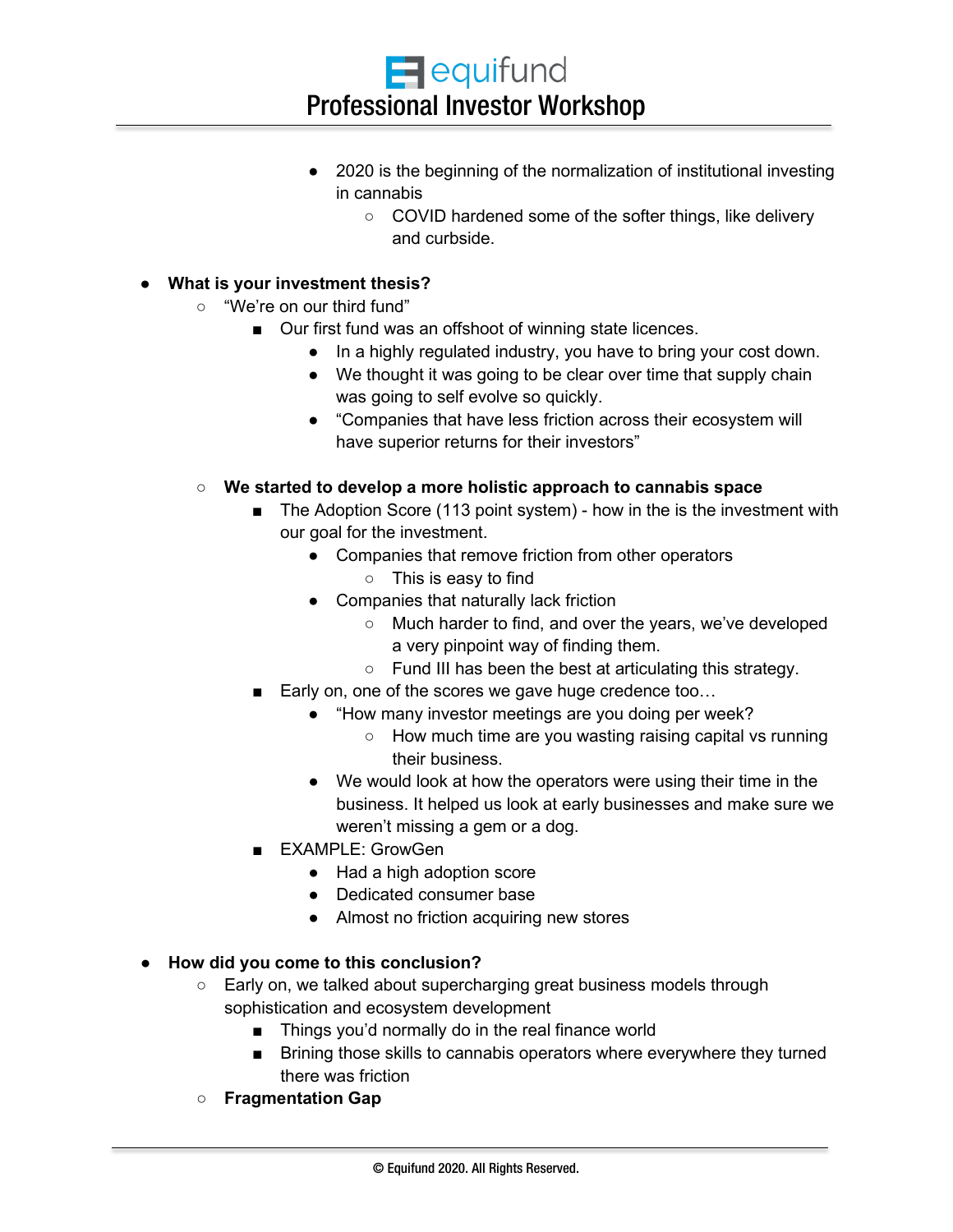$\blacksquare$  equifund Professional Investor Workshop

- If it's small, and all you need to do is jump across a moat, and you can operate in a normal environment, that's what we look for.
- "A lot of operators would tell us they were wasting half of their waking hours raising capital"

### **What forces are driving the Mega Trend?**

- $\circ$  "There's never been a more frequently or bigger volume of something that is illegal on a massive scale like cannabis"
	- \$250 billion that is illegal on a global scale
	- It is inevitable that it will be largely legal in 5 years.
- **If you are a newer investor to cannabis, you have no idea how hard this was 5-7 years ago**
	- "The Green Closet" None of us were allowed to talk about what we did for a living.
	- This leads to stress across the entire ecosystem
	- "You couldn't even talk to people to build your network"
		- How can you raise capital when you can't talk about the thing you're doing?
- **We were able to deliver great returns in fund one because we saw the liquidity events.**
	- We've already returned all of the capital to investors and still hold 80% of the assets.
	- GrowGen is one of the real winners. We got in at \$6m valuation, it's now at \$800m
	- New Frontier Data is one of the tent poles of consumer data that feeds the space

### **Other People's Opinions**

 $\circ$ 



○ There's other people like Josh Wolf from Lux who is great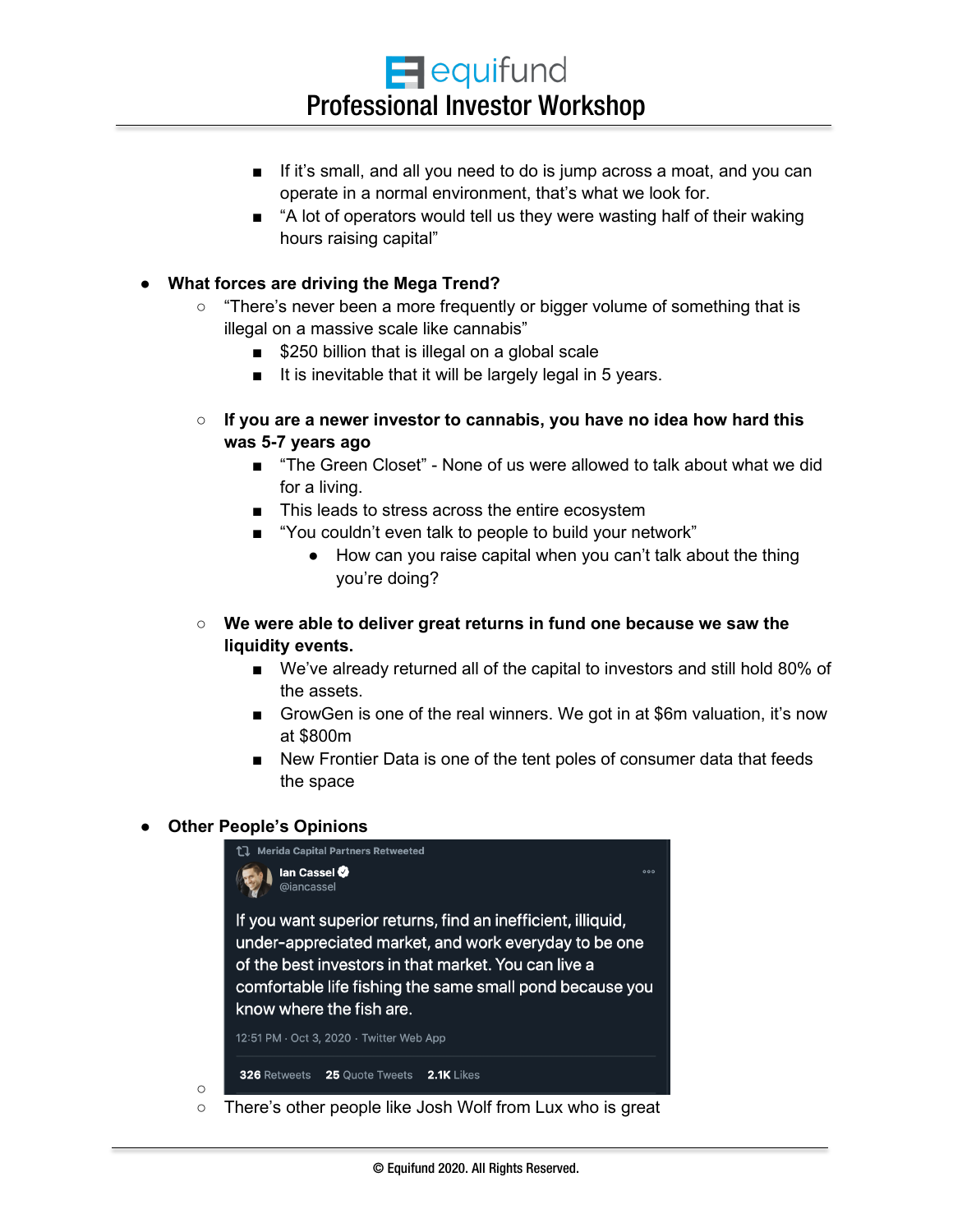- "We've always been this highly curious but focused investment team"
	- The inefficiencies in the cannabis ecosystem are still there.
	- We understand how those work and how to solve those problems.
- When we talk to management teams…
	- We look at how they deal with change, stress, and uncertainty.

# The Problem

- **What are the major problems in the industry you focus on?**
	- **Illegality**
		- This is a feature, not a bug.
		- One of the best things in life is investing when you have almost no competition from institutional investors.
			- Retail investors just aren't gonna be able to compete with professional investors like Merida
			- The retail investor needs a vehicle
				- Detroit vs New York (cars)
				- Detroit had 70% of all accidents. Why? Cause NY drivers were largely chaefurrs and already knew how to handle it. Detroit was unsophisticated drivers.
			- You really do have to have a sense of the regulatory

#### ○ **Information Opaqueness**

- It's hard to find out everything you need to know and get due diligence
- That's why people do public investments. They feel like they have more information.
- At Merida, we treat our investors like public investors.
	- $\bullet$  Part of the reason we do this is more transparency = more investor interest (typically)
- "We find out 90% of what we know through our networks and competitors of the investment we're looking for"
	- Have people heard of this company?
	- What is their reputation in the market?
- **Supply Chain**
	- Now, we're talking about capital lite models
		- You don't need to build a grower. Those have already been made.
		- The Return on Capital is so much quicker.
	- It's different from spending \$25 million to build the grow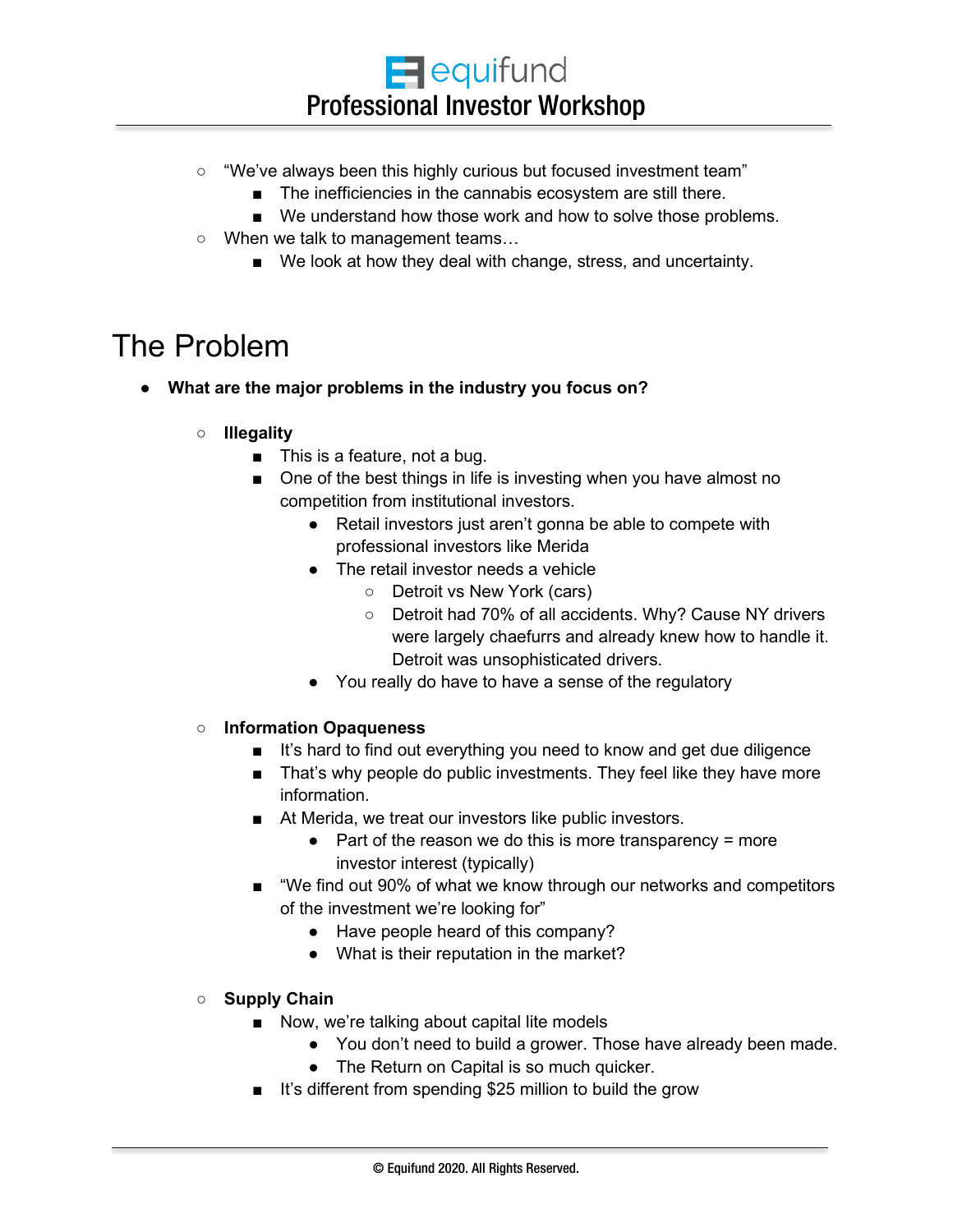- If you're taking larger durational risk, you have to understand what that means for returns.
	- What we excel in is finding companies that lack a lot of this friction, given the upfront spend.

# ○ **Legitimacy of Company**

- Early on, we were talking about adoption of the technology to other companies or to consumers
- We called it the "AD" Score originally.
- "Fund I was supply chain. Our question was "is someone going to adopt your solution'"
- "The Fragmentation Gap"

# ● **What are the major problems investors face in this industry?**

- "Shooting the Money Gun"
	- Economic Carpetbaggers drive up valuation
	- Capital floods in and you can un-dilute the money
	- Once you break the capital stack, you become problematic in future rounds.
- Flat rounds and down rounds
	- Nothing destroys capital faster than a downround.

# The Catalyst

● **Readjustment of Valuation**

- Never been a better time in terms of setting sensible valuations
- "We were penalized early on because we weren't built to pull the money gun out fast enough. We had a slower, more methodical approach to investing"
- 2018 was so frustrating because of this crazy dynamic.

# ● **Transition from Illicit to Legal**

- We believe the transition from illegal market to illegal market is the largest and most underappreciated construct we've seen in any market
	- Look at the fundamental tentpole companies in tech (like NVDA)
	- When you look at cannabis, we've done so much work understanding what the transition entails, what opportunities in Cannabis, in a normalized world, will disproportionately benefit
- \$80B illegal / \$10B legal
- 2020 is the first year where the 3% growth in the consumption of cannabis, the legal market will outstrip the illegal market.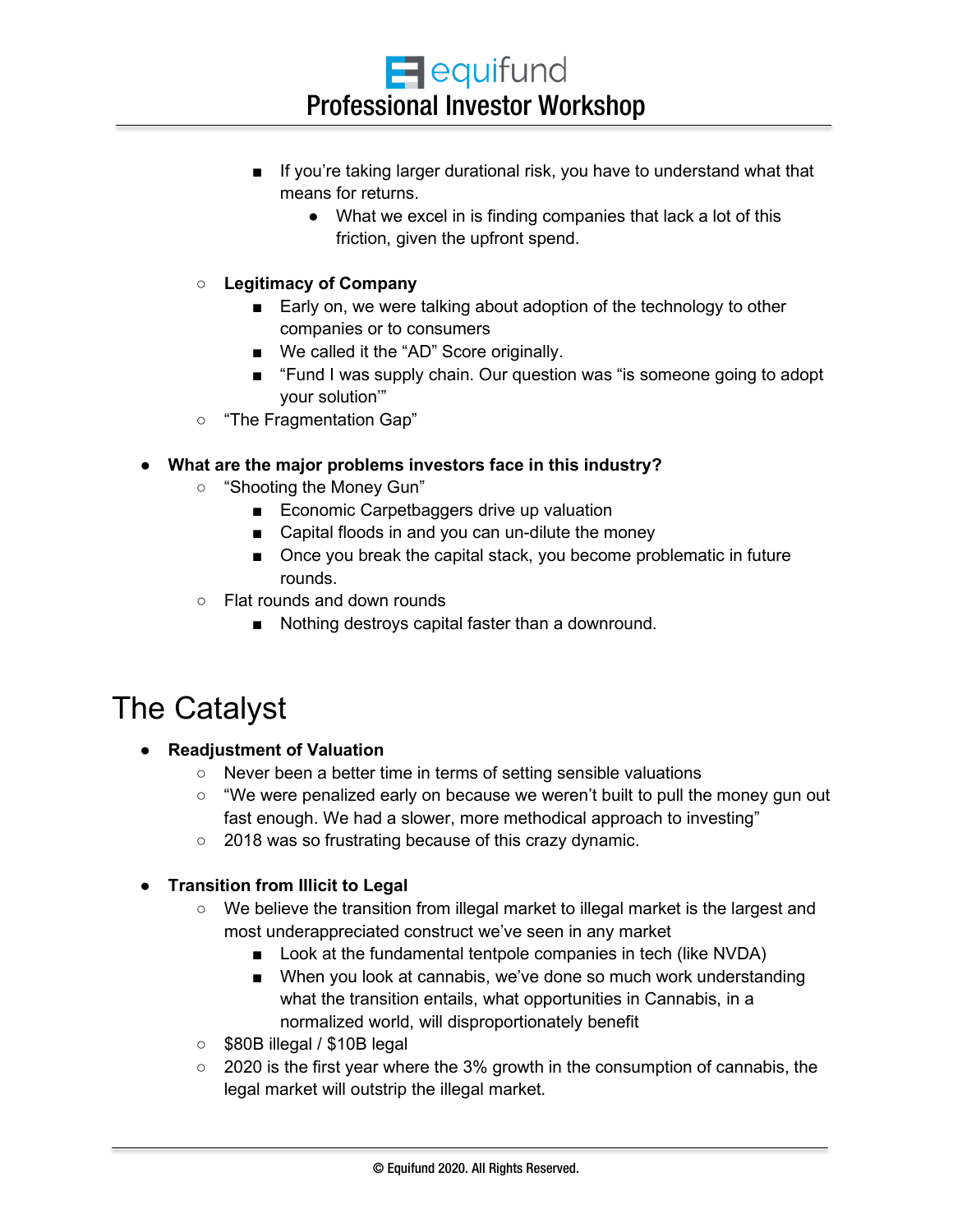- The legal market is capturing huge swaths of the illicit market every year.
- $\circ$  It's not just an existing shift from illegal to legal, it's new entrants into the market.

### ● **Consumer Quartet**

- What are the things driving the consumer market?
	- **Price –** this is something you can't achieve parity in a legal/illegal market until you get scale.
	- **Choice –** If a formerly illicit consumer walks into a dispensary, the choice they see in the legal market is night and day different.
		- More educated staff, better selection of product
	- **Access –** Has there ever been more access than curbside pickup and delivery?
		- COVID helped orient the access components being held back.
		- Colorado had 6 years of the most mature market, with no delivery, until COVID
	- **Quality –** Most illicit growers have in some way become part of the legal market.
		- Early on, they maybe didn't want to share.
		- But now we're seeing the unorthodox methods of growing being adopted by the legal market.
		- The quality of products being grown indoors, a lot of their growers are former CA and CO growers who know what they're doing.
	- **Safety –** This is going back to the vape crisis
		- Before COVID, people were concerned they could die from vape cartridges. But no product was a legal market product.
		- Now that you have a regulated product that is safe, dosed…
			- Edibles
			- Vapes
			- Microdose
			- Tablets
		- Illicit market is largely flower
- **Anyone who is waiting for a federal movement, you are going to miss out. You need to be invested before the frameworks are laid out.**
	- Normalization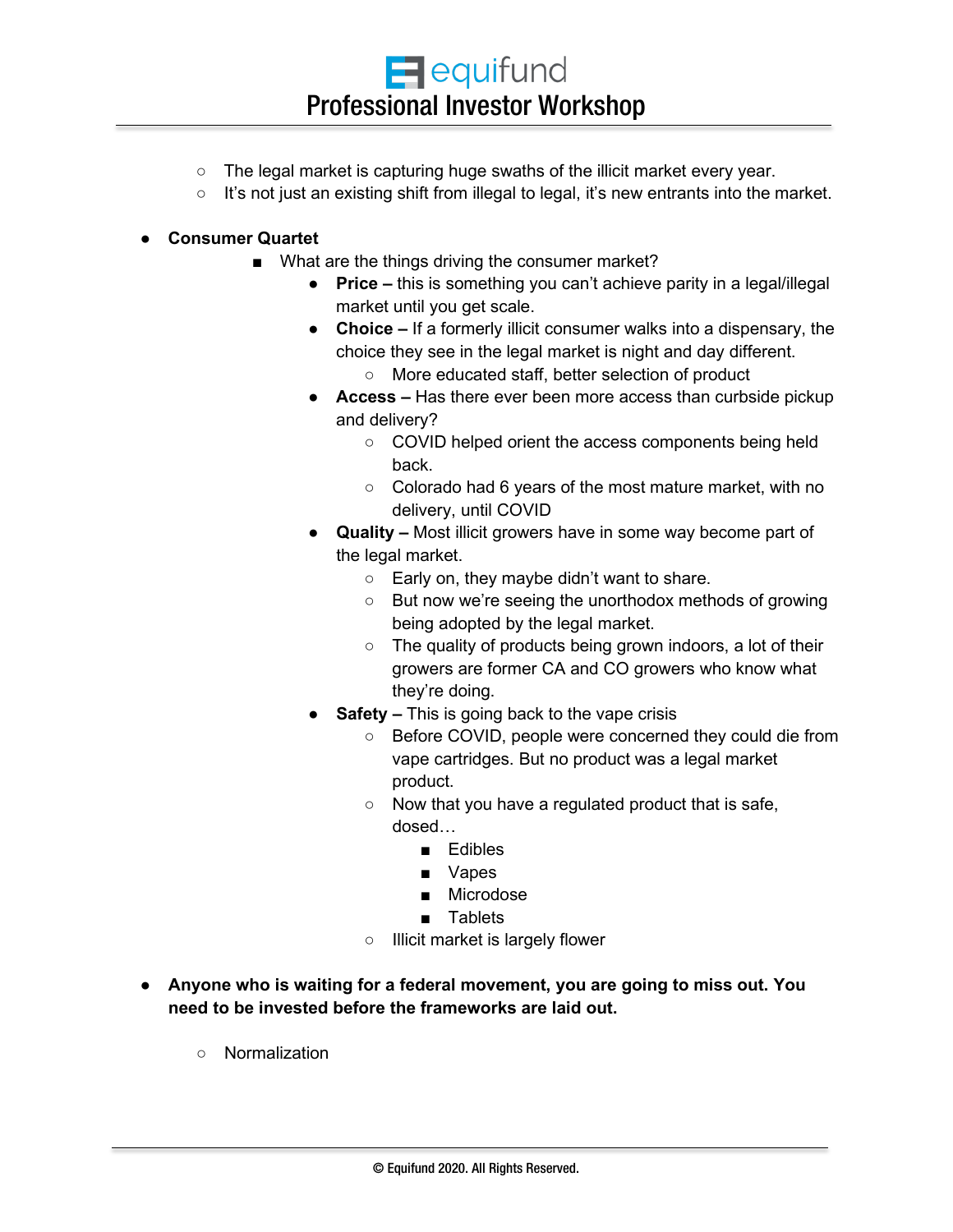$\blacksquare$  equifund Professional Investor Workshop

- What occurs when consumers can consume, learn about products, find resources, doctors have education and they feel comfortable prescribing it.
- Medical care
- Reimbursement
- It's what happens when you go to buy soda or food. It's the infrastructure and information components that exist.
- Very rarely do we see a market with so much consumption with no normalization.
- Destigmatization
	- A lot of early cannabis users in our country are people who didn't care about the smell or stigma from using the product.
		- Early on, the early adopter were the self selected group of consumers
	- People are consuming openly, honestly, safely...
		- With moderation, there isn't a depraved feeling of consumption.

# The Mechanism

- **What does your investment process look like?**
	- The Adoption Score
- **What makes your process different from what else is out there?**
	- **First – We think we are the most voracious consumers of cannabis in the space.** We feel very strongly we will read and grind through more data, more relentlessly, than anyone else.
		- When you consume this much information, it leads to a whole new level of insights into the due diligence process.
	- "We often think we should be judged by the quality of work we do, that doesn't get monetized immediately"
		- We did work 4 years ago with another fund that gave us the context for an investment we're making now
	- **Second – I think we're more comfortable investing in plant touching companies**
		- We were the first company to bring legal medicine to the market in VA
		- As a fund, the ability to work like an operating company is an advantage that other traditional funds cant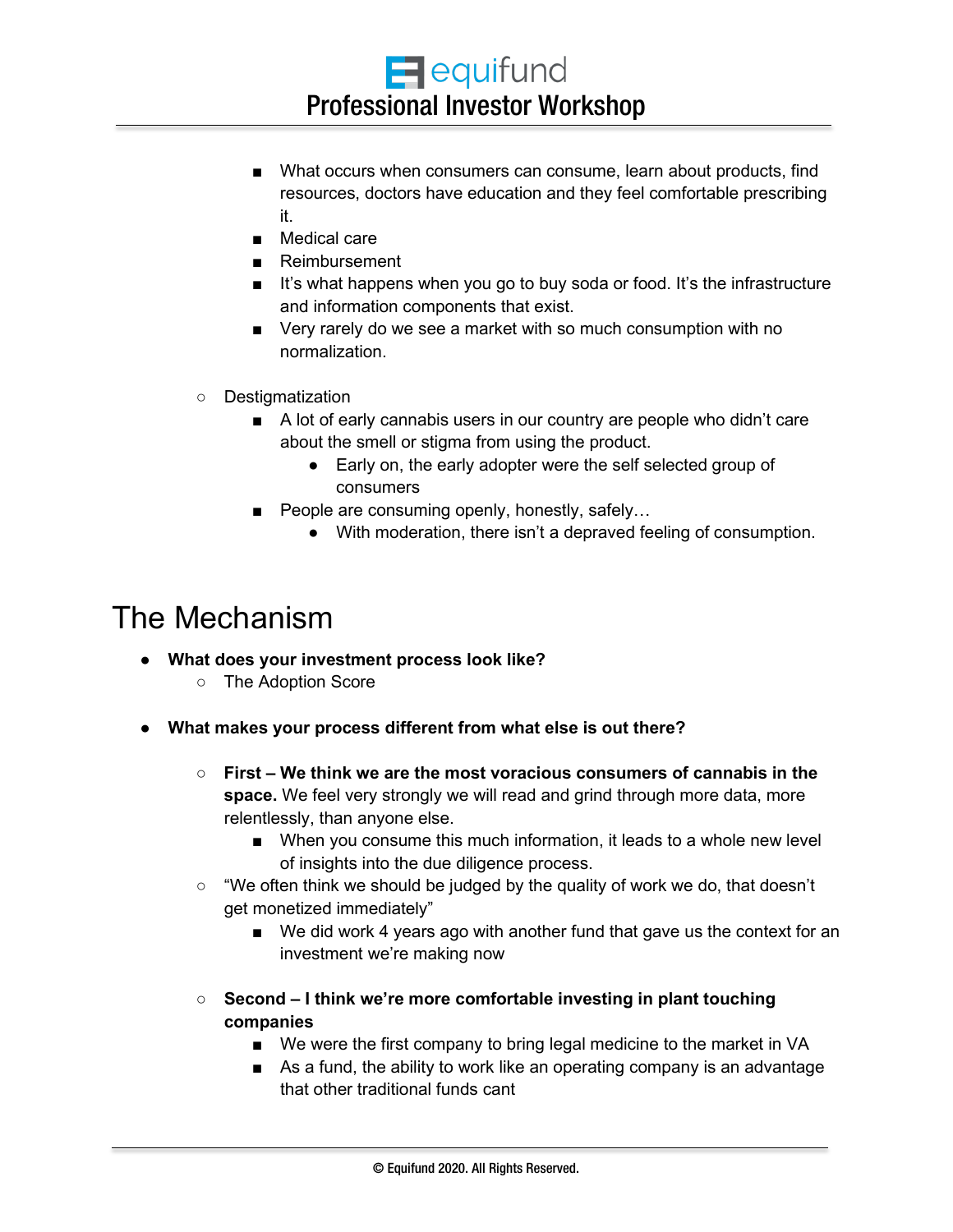- Other people are great investors, we are great at building companies
	- A company builder has lower valuation, but you can negotiate other things into the deal.
- **Third – Personality.**
	- We're patient investors. We didn't have tons of capital early on. We've learned to vet hundreds of deals.
	- We are willing to abandon ideas that go stale or get sour, even if we've invested a tremendous amount of time.
	- We have a competitive and robust internal dialogue with each other. When you have too small of a team, your feedback loop can be too small.
	- We challenge each other's ideas in a respectful way, in the pursuit of getting to the core truth.
	- "Big things aren't necessarily"

# The Solution

- **How do you work with funds and fund managers?**
	- The fundamental challenge should be first, figure out what you want your investment to represent for you.
		- Are you looking for speculation?
		- Are you looking for income?
	- Be on the lookout for information
		- Who is on the cap tables of deals?
		- If retail investors are looking to spend real money, they absolutely need to be invested in a vehicle.
		- If they are side by side with a fund, it's going to be hard to deliver better returns.
		- "Is the CEO the original, 2.0, or an investor that had to take over"
			- You'd be surprised how many investors had to take over because they wanted to protect their investor
			- "I'd say 10-15% was a former investor who took over"
	- **Invest in things you can handle the risk, and react in a way that adds value.**
- **What kinds of questions should people ask?**
	- Is it "give me the highest return possible?"
	- Is it "I need early liquidity?